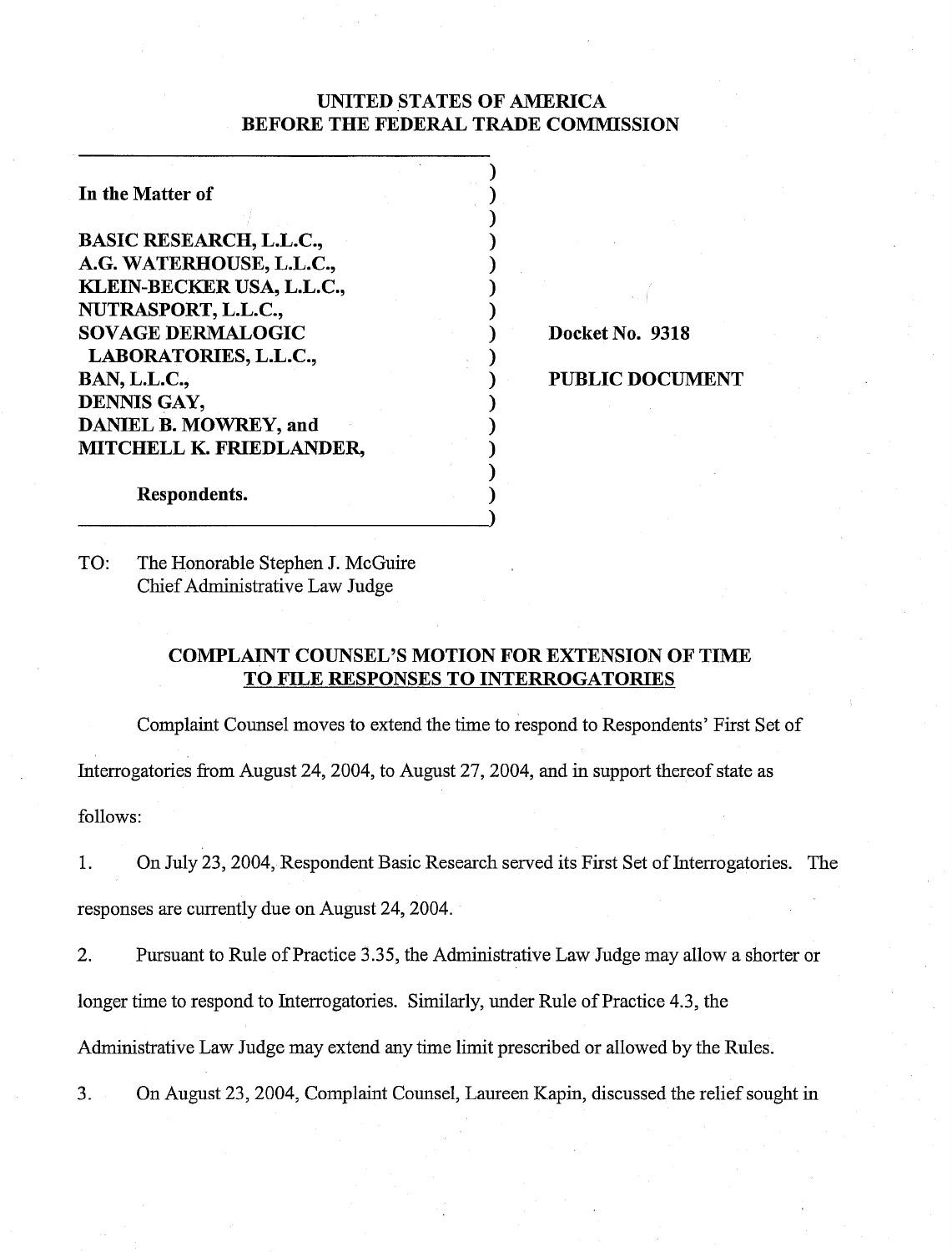this Request with counsel for Respondents, Mr. Gregory L. Hillyer. Respondents had no objection to the requested extension.

4. Good cause exists to justify this brief extension because Complaint Counsel's time to prepare its responses to Basic Research's interrogatories fell within the same time period in which Complaint Counsel was responding to Respondents' motion to quash, motion for interlocutory appeal, and request for documents. During this same time period, Complaint Counsel was also negotiating the protective order and scheduling order, and preparing for the initial hearing in this matter.

4. A proposed order is attached hereto for the Court's convenience.

Respectfully submitted by:

**1**  Laureen Kapin (202) 326-3237<br>Joshua S. Millard (202) 326-2454 Joshua S. Millard Robin M. Richardson (202) 326-2798 Laura Schneider (202) 326-2604

Division of Enforcement Bureau of Consumer Protection , Federal Trade Commission 600 Pennsylvania Avenue, N. W. Washington, D.C. 20580 COUNSEL SUPPORTING THE COMPLAINT

Date: August 23, 2004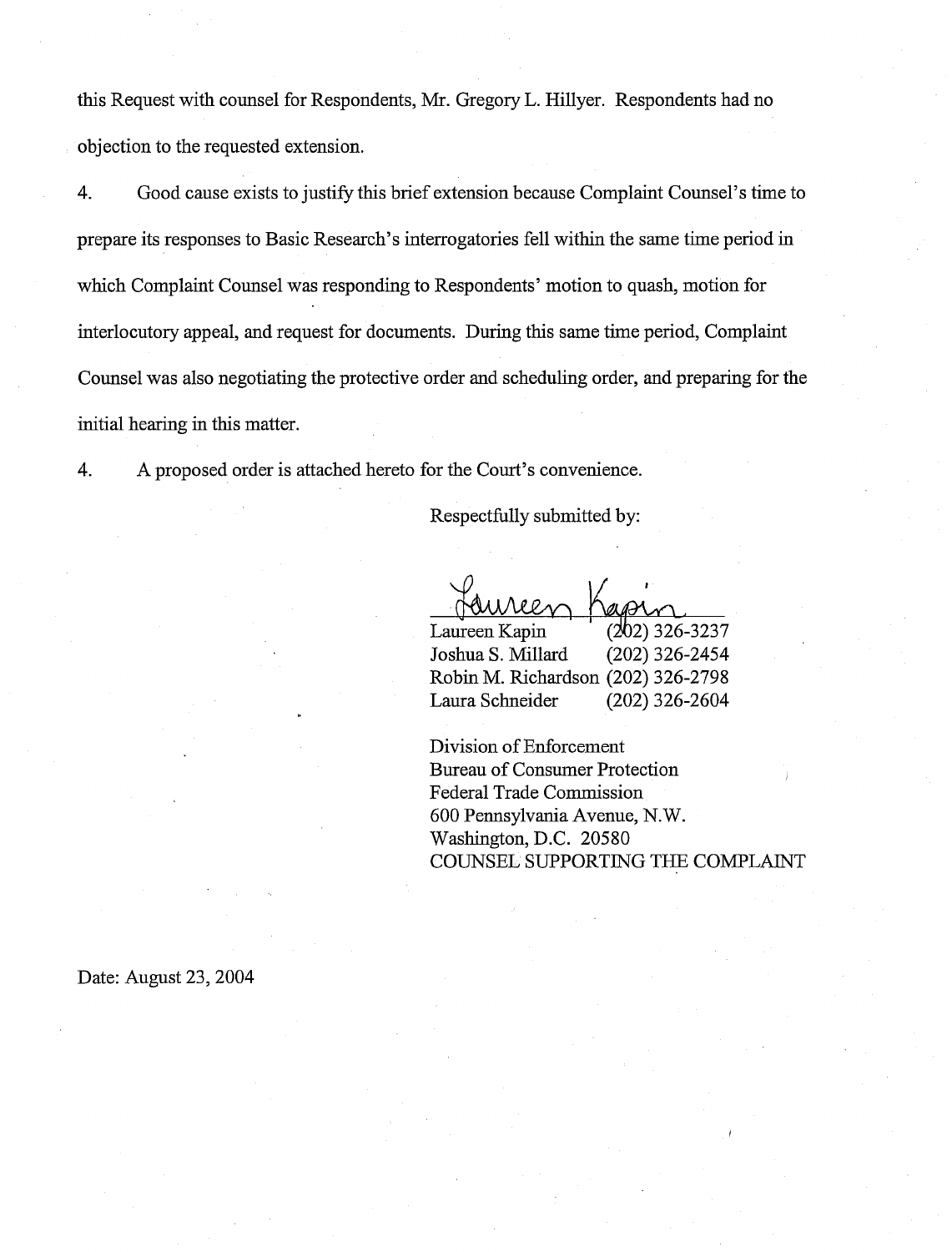# **UNITED STATES OF AMERICA BEFORE THE FEDERAL TRADE COMMISSION**

 $\sum_{i=1}^n$  $\sum_{i=1}^{n}$  $\sum_{i=1}^{n}$  $\sum_{i=1}^n$  $\big)$  $\sum_{i=1}^{n}$  $\sum_{i=1}^{n}$ 

 $\mathbf{)}$ 

 $\mathbf{)}$ 

 $\mathbf{)}$ 

**In the Matter of BASIC RESEARCH, L.L.C., A.G. WATERHOUSE, L.L.C., KLEIN-BECKER USA, L.L.C., NUTRASPORT, L.L.C., SOVAGE DERMALOGIC LABORATORIES, L.L.C., BAN, L.L.C., DENNIS GAY, DANIEL B. MOWREY, and MITCHELL K. FRIEDLANDER,** 

1 **Docket No. 9318** 

1 **PUBLIC DOCUMENT** 

**Respondents.** 

TO: The Honorable Stephen J. McGuire Chief Administrative Law Judge

### **ORDER ON MOTION TO EXTEND TIME**

THIS CAUSE came before the Administrative Law Judge on Complaint Counsels' Motion To Extend Time to respond to Respondents' First Set of Interrogatories. Having carefully reviewed the Motion and being otherwise fully advised in the premises, it is hereby ORDERED AND ADJUDGED that Complaint Counsels' Motion to Extend Time is hereby GRANTED. Complaint Counsel shall have up to and including August 27,2004, to respond to Respondents' First Set of Interrogatories.

DONE AND ORDERED this day of August, 2004.

Stephen J. McGuire Administrative Law Judge

Copies furnished to: All counsel of record